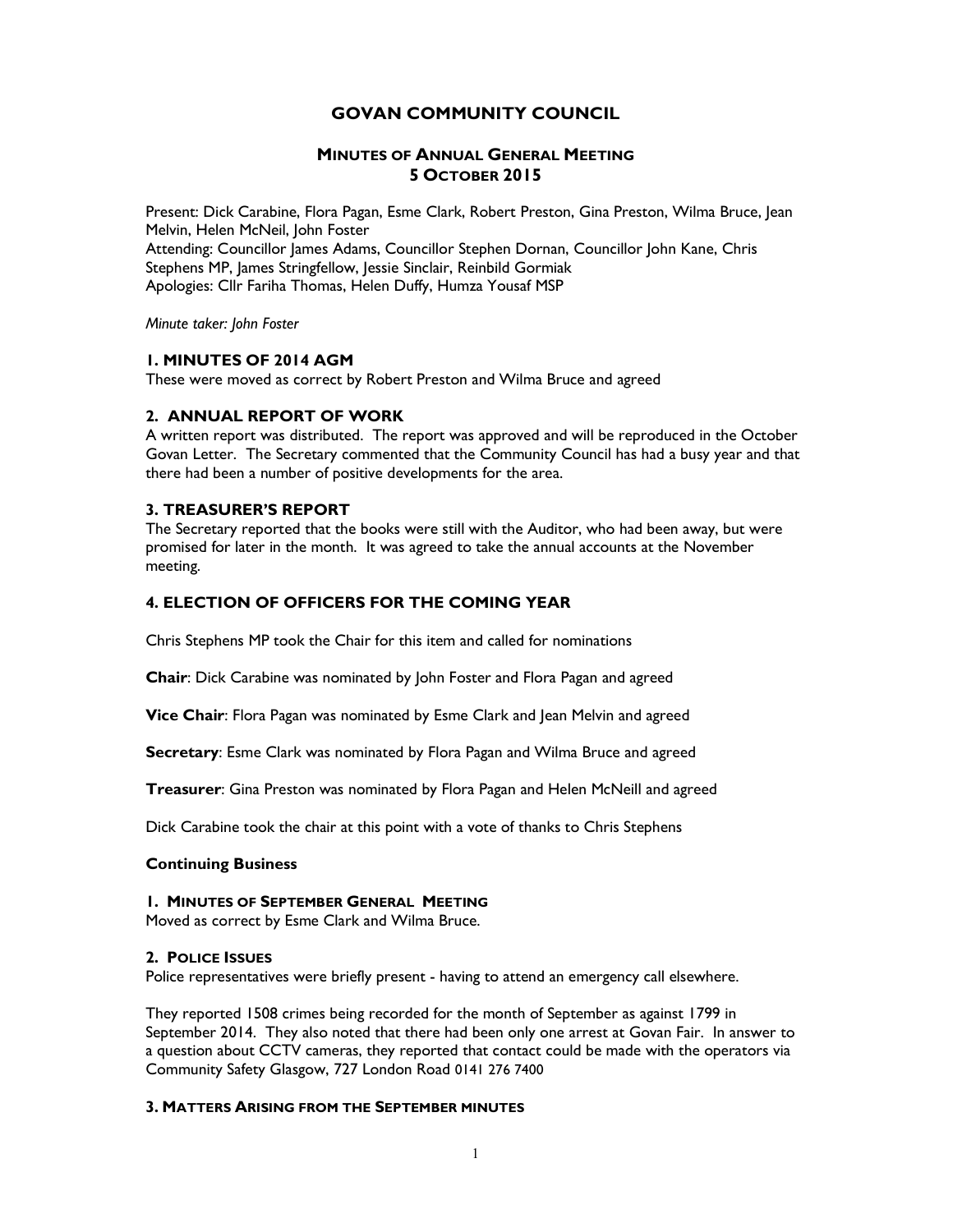# a) Asda shopping trolleys

The problem continued with many uncollected trolleys identified last week. The meeting AGREED a letter drafted by the secretary reporting the continuing presence of abandoned shopping trolleys be sent.

# b) Hate Crime Awareness Week

The minute secretary reported on preparations for the week commencing on 10 October. Preliminary details would be included in the Govan Letter which would be distributed on 9 October. He would be liaising with Councillor Thomas on the next meeting of the Race Hate Working Party.

# c) Alcohol Awareness

The secretary had invited Andrew Brown (who had responsibility for liaising with Community Councils on licensing issues) to attend the November meeting.

# d) Royal Mail post boxes: ending of evening collections for boxes in the Elderpark area.

No response had yet been received to our letter requesting that correct collection times be posted on collection boxes. Chris Stephens agreed to take up the issue.

# g) Bus services

The withdrawal of services was noted. It was agreed to review the sufficiency of provision at the next meeting and also the availability of bus timetables. The lack of a stop for the Govan C scheme was raised. Cllr Adams had investigated. It was agreed to come back at the next meeting.

### h) South Street Waste Processing

Cllr Dornan reported that the proposal appeared to have been delayed and possibly abandoned.

### i) STUC and People's Assembly Rally against Austerity: George Square

It was agreed that the Community Council come back to the issue of cuts once funding for the City Council for the coming year had been clarified.

# j) Graving Dock

The minute secretary had discussed the future of the graving dock with Pat Cassidy of Govan Workspace who was of the opinion that its preservation and its use as part of the wider heritage project in Govan required the intervention of the City Council. Cllr Dornan noted that CGAP was also discussing and would seek to raise with the City Council.

### k) Southern Hospital: signage

Signage inside the new building was felt to be generally adequate. On the other hand, signage for the buildings at the rear of the new block remained inadequate and it was agreed a letter be written.

### l) Future of Govan Shipyard

The secretary had consulted with Pat Cassidy of Govan Workspace about a public event in the Fairfields Building to discuss the new developments. The recommendation was that this should take place in the early summer of 2016, the anniversary of the announcement of the continuation of the yard, and that it should involve some of the apprentices who had been taken on this year.

### m) Govan Fair

It was noted that at the previous meeting the Community Council had recorded its opinion that the Fair should be organised by a committee that was responsible to local community organisations as had been the case in the past.

Councillor Dornan noted that the key issue was that a new limited company had been registered prior to the AGM without legitimate agreement. It also appeared that the assets of the Govan Fair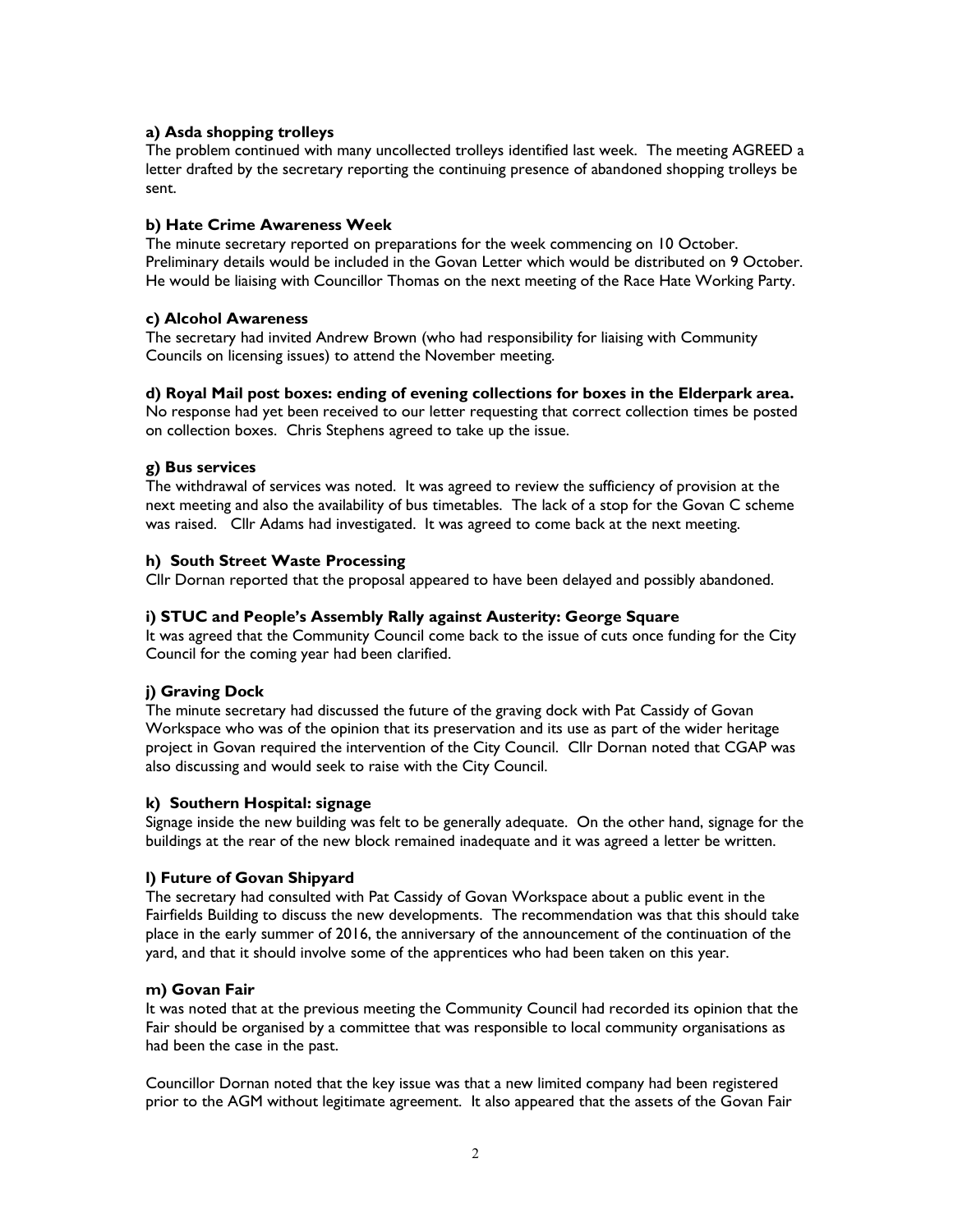had been transferred on 13 August 2015 without the sanction of the members. Jimmy Stringfellow claimed that these changes had been carried out with due consultation. It was, however. reported that the information carried on the relevant websites indicated that the company was incorporated at Companies House on 28 July 2015 and documentation lodged with OSCR on 13 August – before the AGM on 22 August. The initial application had been lodged with Companies House dated 5 February prior to discussions with the City Council about any changes in the legal form of the Committee which had been scheduled for February and March 2015. Councillor Kane noted that, as the 22 August AGM had been abandoned prior to discussion of the new proposed constitution, the current position was that the pre-existing constitution remained the only legitimate one.

Arising from the discussion the following motion was put by the minute secretary and seconded by the Secretary:

'that the Officers of the Community Council meet to make recommendations about how to ensure that the Govan Fair proceeds on the basis of its existing constitution, as prior to the 2015 AGM, and with full community involvement and that the officers consult with whosoever they deem relevant to secure this objective'.

This motion was put to the vote and approved by all members of the Community Council present.

#### 4. COMMUNITY COUNCIL ORGANISATION

#### a) Membership of the Community Council

The minute secretary reported that the Community Council had been contacted by Stephen Dowling of the CCRC to indicate that the membership forms made available arising from the two places advertised as of November 2014 could no longer be considered valid as a result of the lapse of time.

In response it was agreed that a new advertisement for the THREE current vacant places take place in time for the places to be filled either through election or by confirmation by the Community Council (if only three applications are received) on the day of the 2 November General Meeting. CCRC was to be informed immediately.

The meeting apologised to the two applicants who had received the cancelled application papers.

#### b) Govan Letter

A final draft was tabled and was agreed. This was due at the printers on 6 October and would be available on Friday 9 October. The price of £205 for 1,000 copies was agreed. Members were asked to help with the distribution from 3 p.m. on Friday from Forward Graphics in Elderpark Workspace. The Secretary reported that cheques had been received from Elderpark Housing and Govan Workspace to cover adverts in the previous issue.

#### 5. CORRESPONDENCE

Johann Lamont MSP: surgery dates for the autumn.

Glasgow City Council: consultation on increased financial support for Community Councils: an increase in the administration grant in 2016-17 and an additional discretionary grant of up to £400.

### 6. PLANNING

Uist Street: installation of new windows: no objection